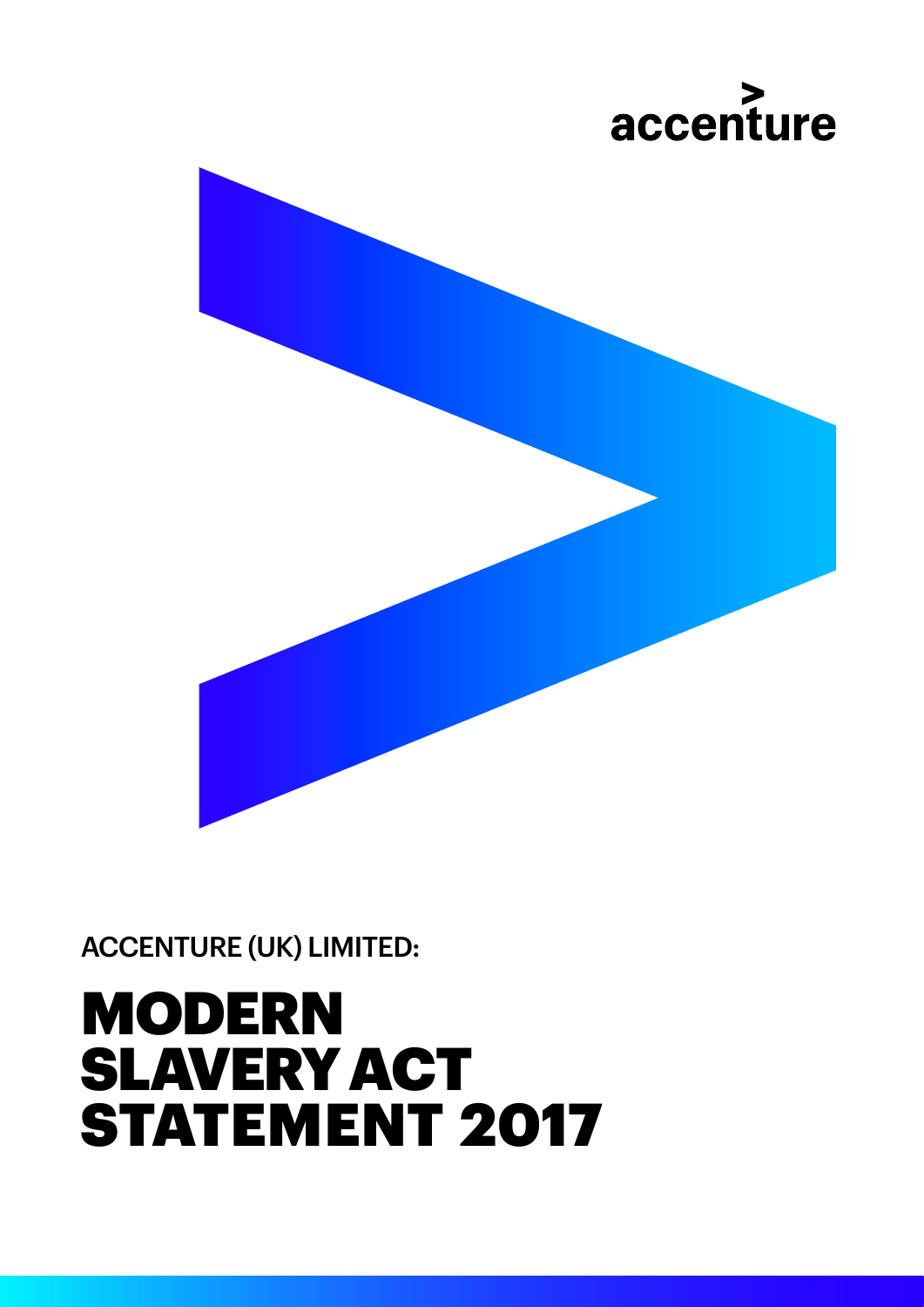## PREFACE

#### BY OLIVER BENZECRY CHAIRMAN AND MANAGING DIRECTOR, ACCENTURE UK & IRELAND

Accenture maintains a long-standing commitment to respecting human rights, including the elimination of slavery and human trafficking in its supply chains and business operations. We welcome the transparency that the Modern Slavery Act encourages.

We seek to have the right policies, processes and procedures in place. Further, and as importantly, we seek to foster an environment where respect for the individual and their rights is a core value. We encourage any individual who

has concerns about unethical behaviour in any part of our business or operations to speak up-and to do so without fear of retaliation.

We cannot be complacent and we are always looking to improve. However, I am proud of who we are at Accenture, the ethical values we share and the human rights commitments we seek to uphold in our business. It is in this context that we are publishing our Modern Slavery Act Statement below.

This statement sets out the steps Accenture is taking to ensure that slavery and human trafficking<sup>1</sup> are not taking place in any of our supply chains or in any part of our own business.

This statement is made by Accenture UK<sup>2</sup> in accordance with the requirements of section 54(2) of the Modern Slavery Act 2015 and the Modern Slavery Act 2015 (Transparency in Supply Chains) Regulations 2015.

<sup>1.</sup> In this statement, when we refer to 'slavery and human trafficking,' this includes slavery, servitude, forced or compulsory labour and human trafficking, as each of these terms is explained or defined in the Modern Slavery Act 2015. 2. In this statement, 'Accenture UK' means Accenture (UK) Limited.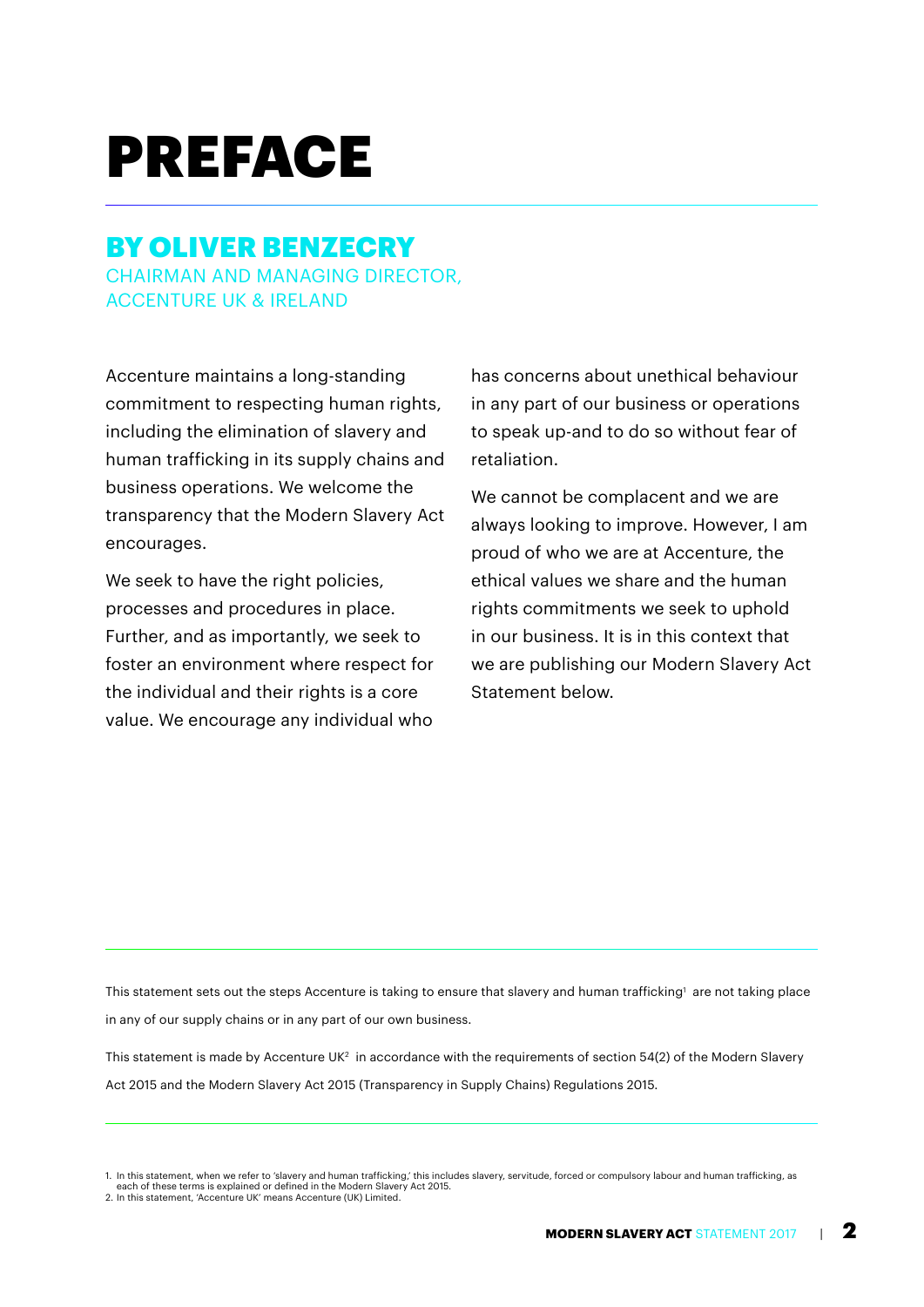# INTRODUCTION

#### ACCENTURE'S GLOBAL BUSINESS

Accenture is a leading global professional services company, providing a broad range of services and solutions in strategy, consulting, digital, technology and operations. Combining unmatched experience and specialised skills across more than 40 industries and all business functions—underpinned by the world's largest delivery network—Accenture

works at the intersection of business and technology to help clients improve their performance and create sustainable value for their stakeholders. With more than 394,000 people serving clients in more than 120 countries, Accenture drives innovation to improve the way the world works and lives.

### OUR COMMITMENT TO HUMAN RIGHTS

Accenture is committed to supporting and respecting internationally proclaimed human rights. As a signatory to the United Nations Global Compact since 2008, we adhere to the 10 Principles of the Global Compact and to the United Nations Guiding Principles.3

Accenture's commitment to doing business ethically and legally is the foundation for the company's global culture, which is shaped by our six core values—Client Value Creation, One Global Network, Respect for the Individual, Best People, Integrity and Stewardship. This

commitment is manifested in Accenture's ethics and legal compliance programmes. Our approach is based on a framework to ensure we meet our legal obligations and human rights commitments. This framework includes the visible support of our senior leadership, regular risk assessments, written standards and controls (including global and local policies), ongoing training and communications, and auditing, monitoring and response procedures. We have zero tolerance for violations of applicable law.

3. In this statement, when we refer to the 'UN Guiding Principles' this means the United Nations Guiding Principles on Business and Human Rights.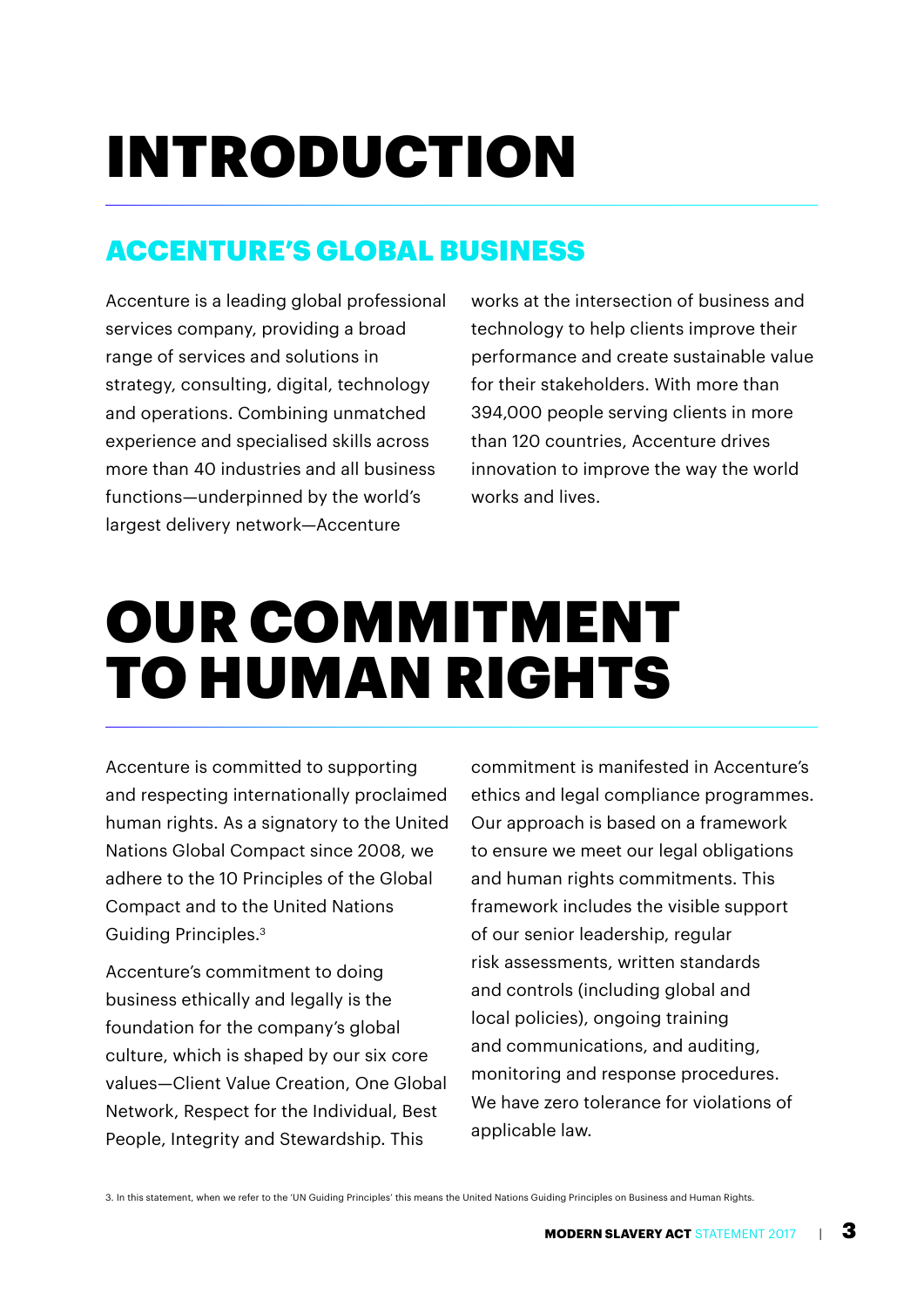'Respect for the Individual' means fostering a trusting, open and inclusive environment within the company and treating each person we deal with in a manner that reflects Accenture's values. This core value underpins Accenture's commitment to the elimination of slavery and human trafficking. We expect all our people to treat each other, and those we deal with, respectfully and with dignity. We do not tolerate physical violence, threats, corporal punishment, mental coercion, verbal abuse, disrespectful behaviour, bullying or harassment of any kind.

We actively encourage our people to raise ethical and legal concerns, including any concerns about human rights issues, and we make multiple channels available for them to do so—including anonymously, where legally permitted. We also stress that we have zero tolerance for retaliation against anyone who speaks up in good

faith. Accenture investigates any potential human rights breach it becomes aware of, and seeks to appropriately remedy or mitigate those breaches.

As part of our wider risk management processes, and consistent with our commitments under the UN Guiding Principles, we regularly conduct appropriate due diligence assessments to review our employment practices and workplace environments around the world, and we are committed to take appropriate action if we identify concerns.

In addition, as part of our focus on continuous improvement, Accenture is publishing in this fiscal year a new global policy expressly prohibiting our employees from engaging in or supporting human trafficking, forced labour and child labour in connection with Accenture's activities, including in our supply chains.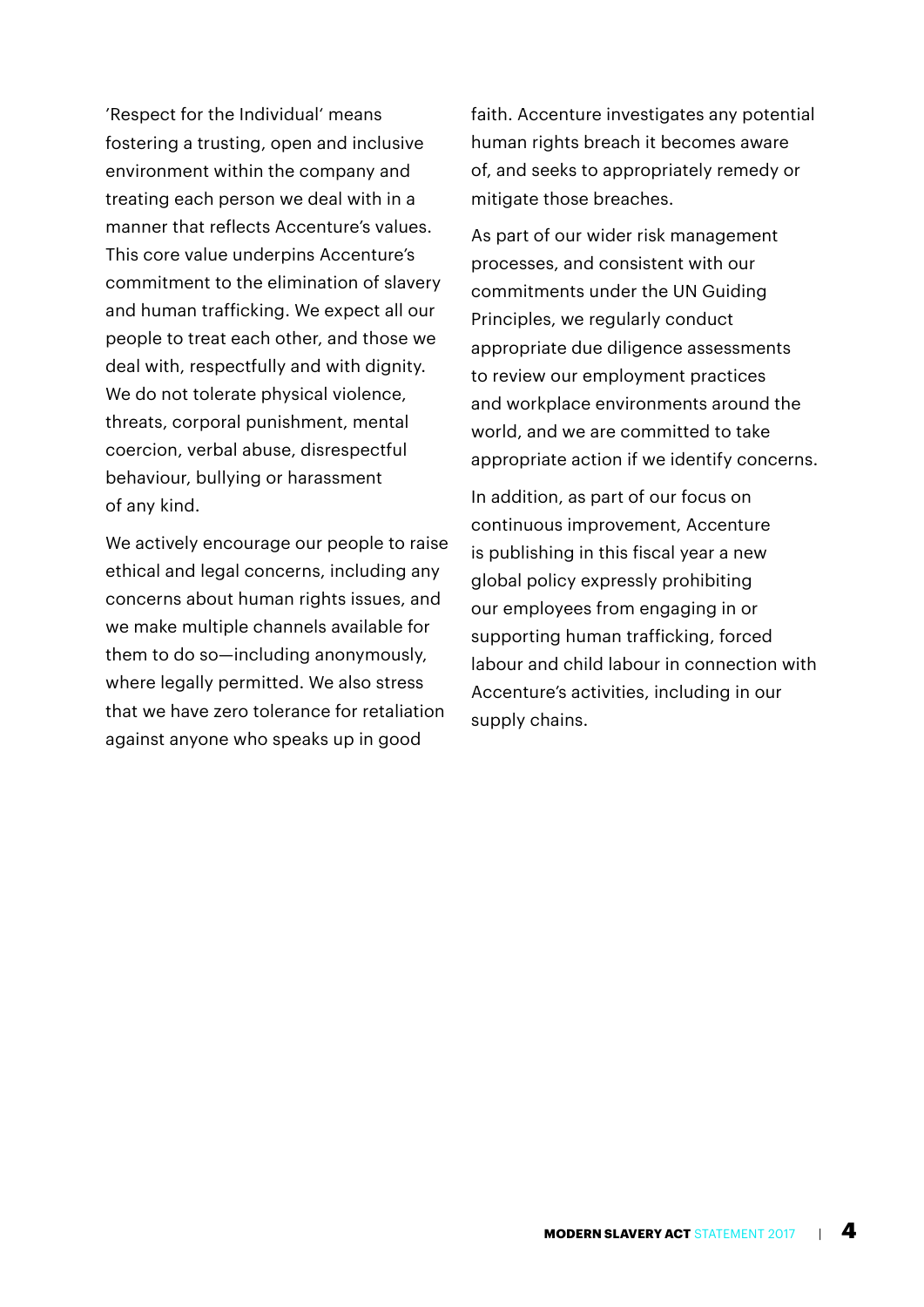## ACCENTURE UK'S SUPPLY CHAIN

Accenture UK currently assesses our overall risk profile in relation to Accenture suppliers<sup>4</sup> by reference to a number of factors, including the geographic location of the Accenture supplier and the industry in which they operate.

Accenture UK has a multi-million pound supply chain and buys goods and services every year from approximately 1,800 Accenture suppliers: about 95% of this spend is with companies that have a presence in the United Kingdom, about 5% of this spend is with companies based elsewhere in the European Union and Switzerland or in North America, and less than 1% of our spend is spread with companies in 33 countries around the world.

The top three categories of Accenture UK's procurement spend (accounting for more than 75% of our UK spend) comprise:

- Contractors (including the use of contingent labour and other service providers).
- Travel costs and services (particularly with airlines, hotels and other travel service providers).
- IT and telecom equipment and services.

Accenture UK also receives services (such as technology, digital and business process services) from other members of the Accenture global group, including from Accenture's service delivery centres in Europe, Asia Pacific and South America.

<sup>4.</sup> In this statement, an 'Accenture supplier' means a third-party supplier with whom Accenture UK has a direct and enduring contractual relationship through our procurement function (excluding Accenture group companies).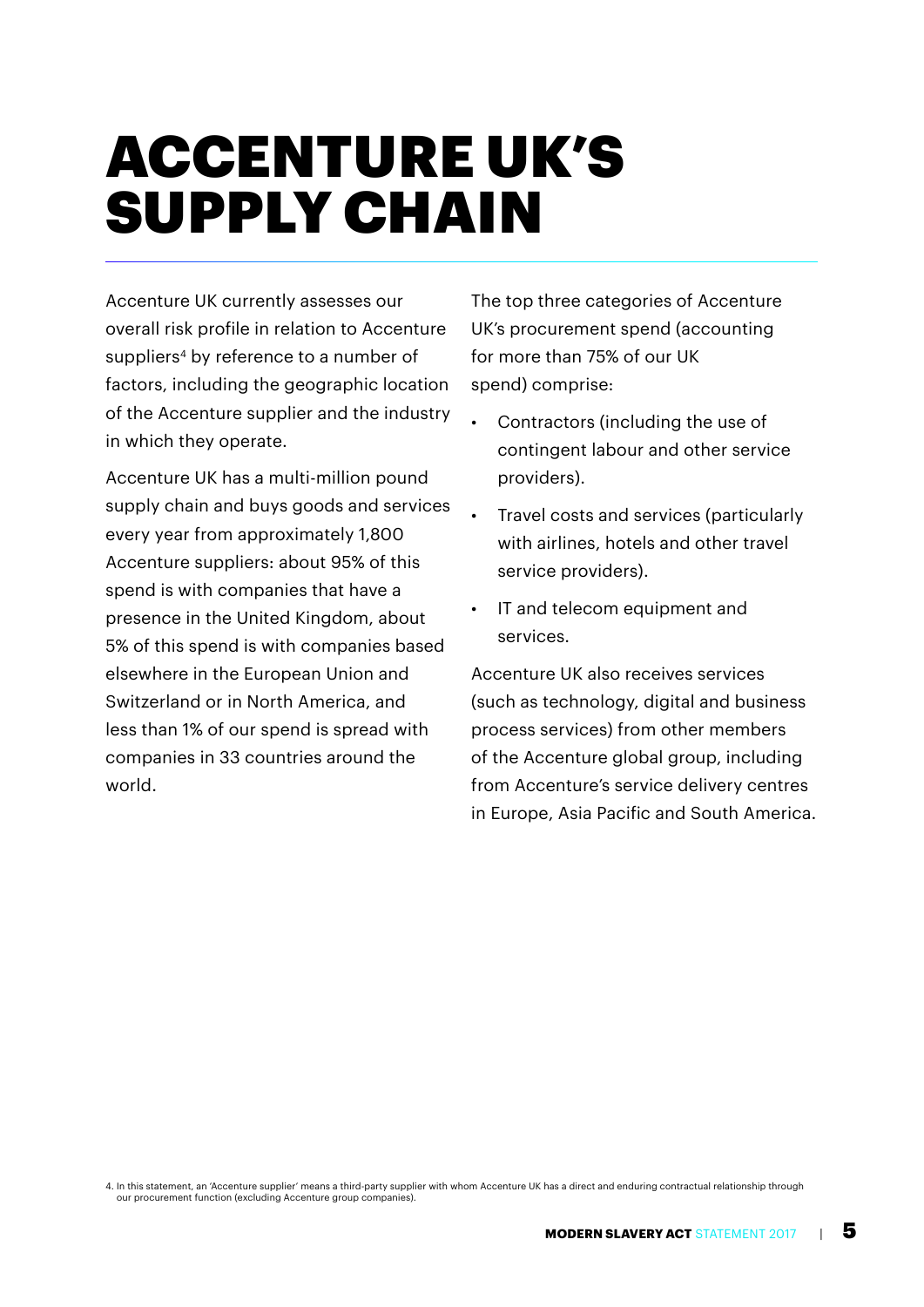#### OUR SUPPLIER STANDARDS OF CONDUCT

The relationship between Accenture and our Accenture suppliers is a critical component of our support for human rights. Consistent with Accenture's standard procurement process, Accenture UK requires all Accenture suppliers to comply with our Supplier Standards of Conduct, or to make an equivalent commitment.

These Standards reflect our core values, our ethical principles and our commitment to human rights. In particular, they specify the labour standards that Accenture suppliers must adhere to, including in relation to slavery and human trafficking.

#### OUR UK DUE DILIGENCE AND MONITORING PROCESSES

Accenture UK follows robust processes to assess human rights, ethical and environmental risks when sourcing Accenture suppliers. As part of our wider review in preparation for the publication of this statement, we identified improvements to our UK due diligence process when engaging new Accenture suppliers. We started to implement our improved due diligence process in fiscal 2016 and new Accenture suppliers must now provide more detailed information about their human rights policies.

processes and risk assessments, including the prevention of slavery and human trafficking within their own organisation and supply chains. We continue to monitor and assess all responses from potential new Accenture suppliers, and we weight our procurement decisions accordingly.

In addition, as part of a holistic review of our supplier risk-management strategy, we are implementing enhancements around our auditing and ongoing monitoring of Accenture suppliers.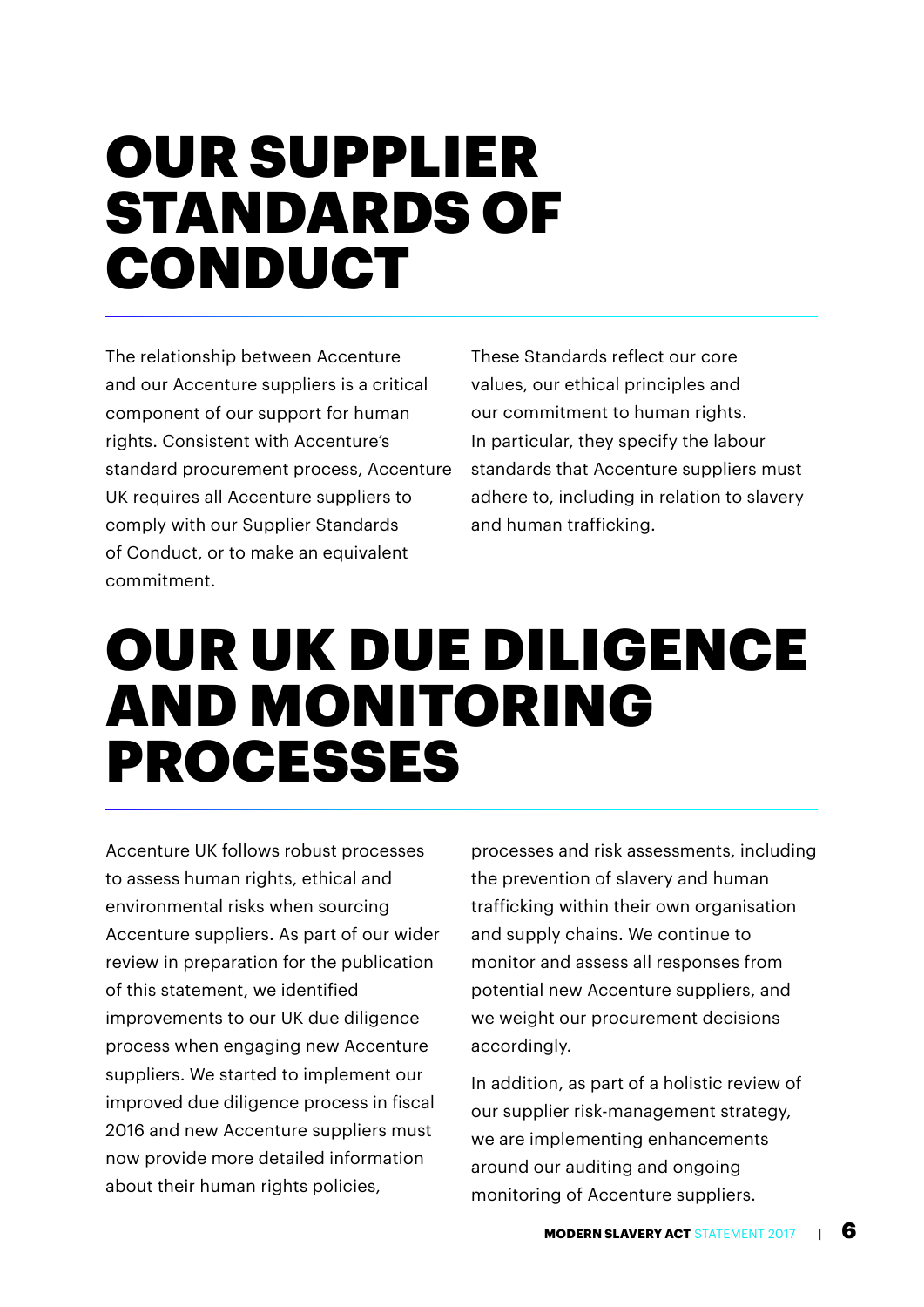#### OUR TRAINING ON SLAVERY AND HUMAN TRAFFICKING

Accenture UK has provided targeted training to our Procurement teams who are responsible for sourcing and contracting with Accenture suppliers. Specifically, this includes enabling our Procurement teams to understand the

nature of slavery and human trafficking risks, and the critical need to assess and understand what steps our proposed suppliers are taking to prevent slavery and human trafficking.

## LOOKING AHEAD

Accenture continues to review our human rights efforts, as well as best practices in the marketplace, to understand how we can further strengthen our commitment to ensure slavery and human trafficking are not taking place within our organisation or our supply chains.

As part of our overall response to the Modern Slavery Act, Accenture UK has appointed David Sawyer as our Modern Slavery Act Officer to lead our compliance with the Modern Slavery Act. David is our managing director with responsibility for geographic operations in the United Kingdom and Ireland; his responsibilities include workplace safety, procurement and corporate citizenship.

The board of directors of Accenture (UK) Limited has approved this statement to be signed on its behalf by Oliver Benzecry as its designated director, at its board meeting on 28 February 2017, and the information in this statement is accurate as at that date.

Signed for and on behalf of Accenture (UK) Limited

Olives,

OLIVER BENZECRY Chairman and Managing Director, Accenture UK & Ireland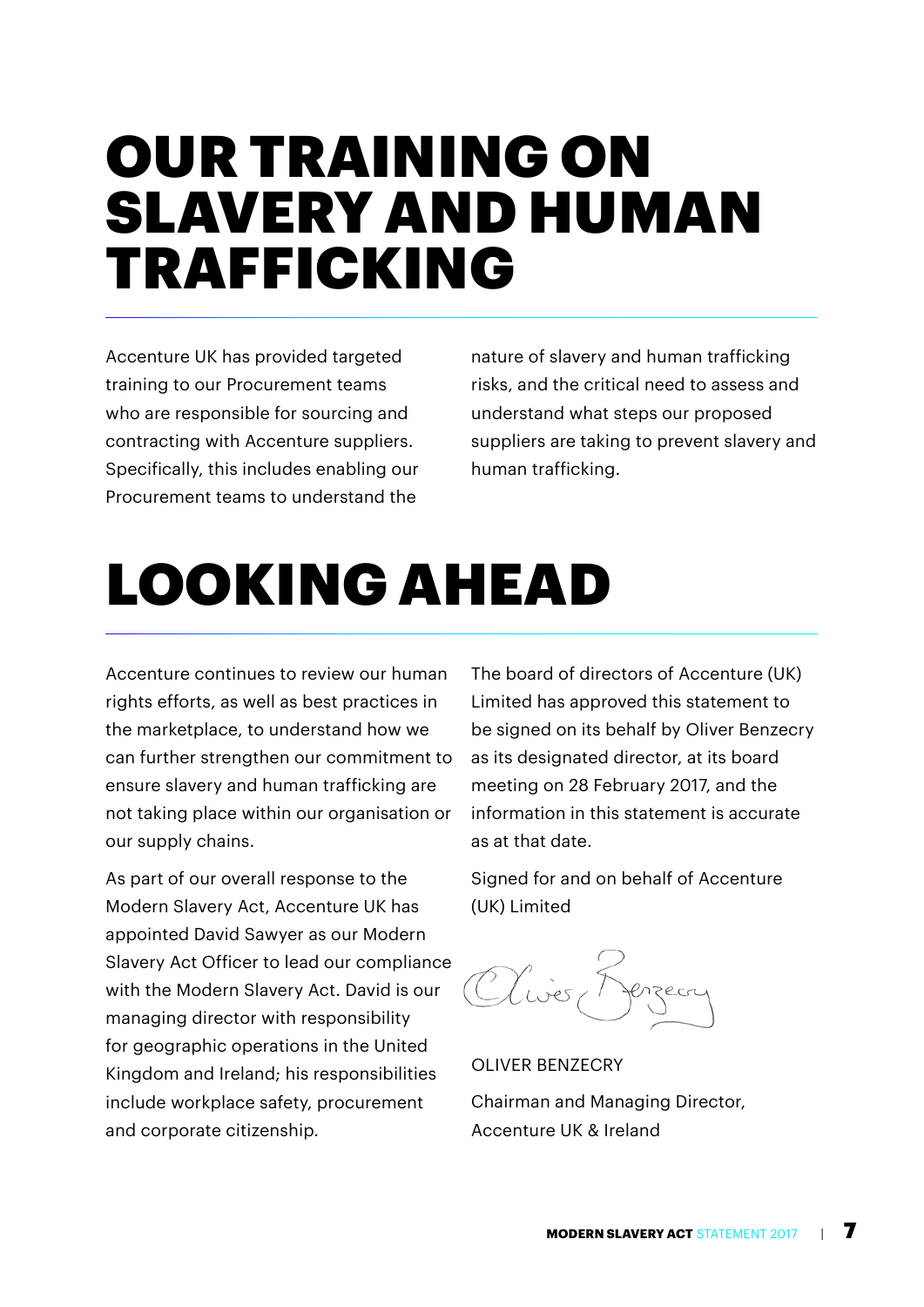For more information about Accenture's human rights agenda generally and how we adhere to our obligations under the United Nations Global Compact, please see our latest Corporate Citizenship report at: **[https://www.accenture.com/](https://www.accenture.com/gb-en/corporate-citizenship-report) [gb-en/corporate-citizenship-report](https://www.accenture.com/gb-en/corporate-citizenship-report)**

If you have any questions about this statement, or any concerns about slavery or human trafficking within Accenture's supply chains or organisation (whether in the United Kingdom or overseas) please contact the Accenture Business

#### Ethics Line:

- You can call the Accenture Business Ethics Line **globally at +1 312 737 8262 or in India at +1 888 276 6226 with access code: 000-117.** It is available 24 hours a day, seven days a week (you can reverse the charges); or
- You can report your concern via the Accenture Business Ethics Line website at **[https://businessethicsline.com/](https://businessethicsline.com/accenture/) [accenture/](https://businessethicsline.com/accenture/).**

You can raise concerns anonymously, if you prefer. Accenture treats all concerns raised seriously and in strict confidence.